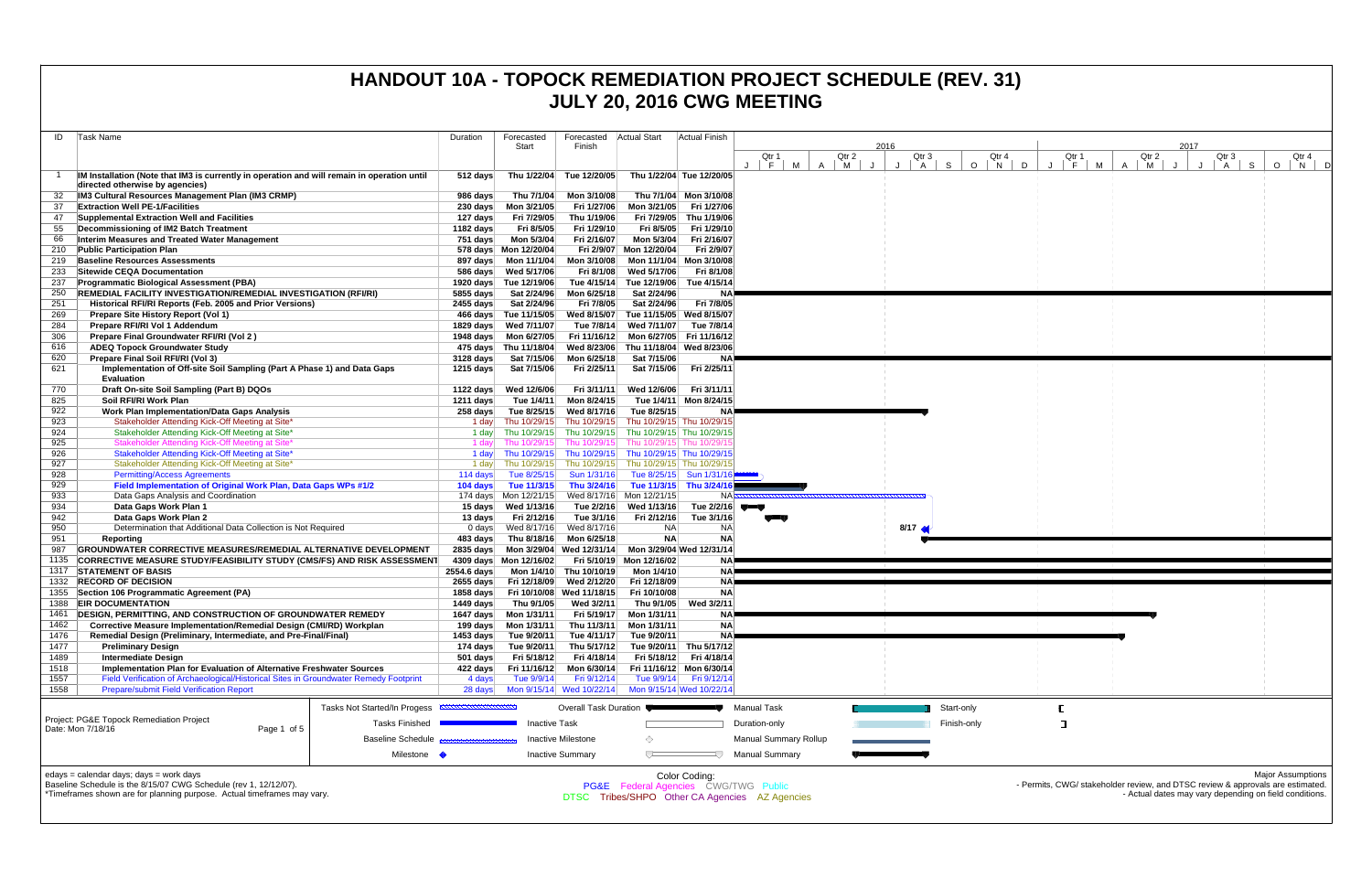| ID                                                                                                                                | Task Name                                                                                              |                                                        | Duration             | Forecasted<br>Start  | Forecasted<br>Finish      | <b>Actual Start</b>       | Actual Finish             |                                 |                        | 2016 |                   |                                       |
|-----------------------------------------------------------------------------------------------------------------------------------|--------------------------------------------------------------------------------------------------------|--------------------------------------------------------|----------------------|----------------------|---------------------------|---------------------------|---------------------------|---------------------------------|------------------------|------|-------------------|---------------------------------------|
|                                                                                                                                   |                                                                                                        |                                                        |                      |                      |                           |                           |                           | Qtr 1                           | Qtr 2                  |      | Qtr 3             | Qtr 4                                 |
|                                                                                                                                   |                                                                                                        |                                                        |                      |                      |                           |                           |                           | $\mathbf{J}$<br>$\vdash$ F<br>M | $\mathsf{A}$<br>M<br>J | J    | S<br>$\mathsf{A}$ | $\circ$<br>$\overline{\phantom{a}}$ N |
| 1559                                                                                                                              | Survey of Archaelogical/Historical Sites in Expanded Area at Park Moabi                                |                                                        | 1 day                | Tue 12/2/14          | Tue 12/2/14               |                           | Tue 12/2/14 Tue 12/2/14   |                                 |                        |      |                   |                                       |
| 1560                                                                                                                              | Survey of Biological Resources in Expanded Area at Park Moabi                                          |                                                        |                      |                      | Fri 11/21/14              | Wed 11/19/14 Fri 11/21/14 |                           |                                 |                        |      |                   |                                       |
| 1561                                                                                                                              | Annual archeological monitoring and site condition assessments                                         |                                                        | 7 days               | Thu 12/11/14         | Fri 12/19/14              |                           | Thu 12/11/14 Fri 12/19/14 |                                 |                        |      |                   |                                       |
| 1562                                                                                                                              | Pre-Final/Final Design (include plan for decommissioning, removal, and<br>restoration of IM3 facility) |                                                        | 423 days             | Mon 4/7/14           | Wed 11/18/15              |                           | Mon 4/7/14 Wed 11/18/15   |                                 |                        |      |                   |                                       |
| 1611                                                                                                                              | <b>Construction/Remedial Action Work Plan</b>                                                          |                                                        | 423 days             | Mon 4/7/14           | Wed 11/18/15              |                           | Mon 4/7/14 Wed 11/18/15   |                                 |                        |      |                   |                                       |
| 1621                                                                                                                              | <b>State CEQA Evaluation</b>                                                                           |                                                        | 523 days             | Mon 4/13/15          | Tue 4/11/17               | Mon 4/13/15               | <b>NA</b>                 |                                 |                        |      |                   |                                       |
| 1622                                                                                                                              | Notice of Preparation                                                                                  |                                                        | 39 days              | Mon 4/13/15          | Thu 6/4/15                | Mon 4/13/15               | Thu 6/4/15                |                                 |                        |      |                   |                                       |
| 1623                                                                                                                              | <b>Scoping Meetings</b>                                                                                |                                                        | 21 days              | Tue 5/12/15          | Tue 6/9/15                | Tue 5/12/15               | Tue 6/9/15                |                                 |                        |      |                   |                                       |
| 1624                                                                                                                              | <b>Preparation of Draft Subsequent EIR (SEIR)</b>                                                      | 330 days                                               | <b>Mon 9/7/15</b>    | Fri 12/9/16          | <b>Mon 9/7/15</b>         | <b>NA</b>                 |                           |                                 |                        |      |                   |                                       |
| 1625                                                                                                                              | <b>Preparation of Project Description</b>                                                              | 236 days                                               | <b>Mon 9/7/15</b>    | Fri 7/29/16          | <b>Mon 9/7/15</b>         | <b>NA</b>                 |                           |                                 |                        |      |                   |                                       |
| 1626                                                                                                                              | <b>ESA Prepare Preliminary Project Description</b>                                                     |                                                        | 8 wks                | Mon 9/7/15           | Fri 10/30/15              |                           | Mon 9/7/15 Fri 10/30/15   |                                 |                        |      |                   |                                       |
| 1627                                                                                                                              | <b>PG&amp;E Submit Final Design Package</b>                                                            |                                                        |                      | 0 days Wed 11/18/15  | Wed 11/18/15              | Wed 11/18/15 Wed 11/18/15 |                           |                                 |                        |      |                   |                                       |
| 1628                                                                                                                              | <b>ESA Finalize Project Description</b>                                                                |                                                        | 5.9 wks              | Mon 12/7/15          | Fri 1/15/16               | Mon 12/7/15               | Fri 1/15/16               |                                 |                        |      |                   |                                       |
| 1629                                                                                                                              | <b>DTSC Review Project Description</b>                                                                 |                                                        | 14.6 wks             | Mon 1/18/16          | Wed 4/27/16               |                           | Mon 1/18/16 Wed 4/27/16   |                                 |                        |      |                   |                                       |
| 1630                                                                                                                              | <b>ESA Revise Project Description</b>                                                                  |                                                        | 13.4 wks             | Thu 4/28/16          | Fri 7/29/16               | Thu 4/28/16               | <b>NA</b>                 |                                 |                        |      |                   |                                       |
| 1631                                                                                                                              | <b>Prepare Admin Draft SEIR</b>                                                                        |                                                        | 105.5 days           | Mon 1/18/16          | Fri 6/10/16               | Mon 1/18/16               | <b>NA</b>                 |                                 |                        |      |                   |                                       |
| 1637                                                                                                                              | <b>DTSC Review Admin Draft SEIR</b>                                                                    |                                                        | $1.9$ wks            | Fri 6/10/16          | Thu 6/23/16               |                           | Fri 6/10/16 Thu 6/23/16   |                                 |                        |      |                   |                                       |
| 1638                                                                                                                              | <b>ESA Prepare 2nd Admin Draft SEIR</b>                                                                |                                                        | 5.2 wks              | Fri 6/24/16          | Fri 7/29/16               | Fri 6/24/16               | <b>NA</b>                 |                                 |                        |      |                   |                                       |
| 1639                                                                                                                              | <b>Tribal Meeting - Review Mitigation Concepts</b>                                                     |                                                        | $0$ days             | Tue 7/19/16          | Tue 7/19/16               | <b>NA</b>                 | <b>NA</b>                 |                                 |                        |      |                   |                                       |
| 1640                                                                                                                              | <b>DTSC Review 2nd Admin Draft SEIR</b>                                                                |                                                        | 2 wks                | Mon 8/1/16           | Fri 8/12/16               | <b>NA</b>                 | <b>NA</b>                 |                                 |                        |      |                   |                                       |
| 1641                                                                                                                              | <b>ESA Prepare Screencheck SEIR</b>                                                                    |                                                        |                      |                      |                           | Fri 9/2/16<br><b>NA</b>   | <b>NA</b>                 |                                 |                        |      |                   |                                       |
| 1642                                                                                                                              | <b>DTSC Review Screencheck SEIR</b>                                                                    |                                                        |                      |                      |                           | Fri 9/16/16<br><b>NA</b>  | <b>NA</b>                 |                                 |                        |      |                   |                                       |
| 1643                                                                                                                              | <b>ESA Address DTSC Comments on Screencheck SEIR</b>                                                   |                                                        | 2 wks                | Mon 9/19/16          | Fri 9/30/16               | <b>NA</b>                 | <b>NA</b>                 |                                 |                        |      |                   |                                       |
| 1644                                                                                                                              | <b>ESA Finalize/Print/Distribute Draft SEIR</b>                                                        | $2.1$ wks                                              | Mon 10/3/16          | Mon 10/17/16         | <b>NA</b>                 | <b>NA</b>                 |                           |                                 |                        |      |                   |                                       |
| 1645                                                                                                                              | <b>Draft SEIR Public Review</b>                                                                        |                                                        |                      |                      |                           | <b>NA</b><br>Fri 12/9/16  | <b>NA</b>                 |                                 |                        |      |                   | <b>Propriet Community</b>             |
| 1646                                                                                                                              | 45-day Public Review                                                                                   |                                                        |                      |                      |                           | <b>NA</b><br>Fri 12/9/16  | <b>NA</b>                 |                                 |                        |      |                   |                                       |
| 1647                                                                                                                              | <b>Public Meetings</b>                                                                                 | 5 days                                                 | Mon 11/7/16          | Fri 11/11/16         | <b>NA</b>                 | <b>NA</b>                 |                           |                                 |                        |      |                   |                                       |
| 1648                                                                                                                              |                                                                                                        | Final EIR, Response to Comments (RTCs), Findings, MMRP |                      |                      |                           | <b>NA</b><br>Tue 4/11/17  | <b>NA</b>                 |                                 |                        |      |                   |                                       |
| 1649                                                                                                                              | <b>Draft SEIR Comment Review</b>                                                                       |                                                        |                      |                      | Fri 12/16/16              | <b>NA</b>                 | <b>NA</b>                 |                                 |                        |      |                   |                                       |
| 1650                                                                                                                              | ESA Compile/Prepare Admin Draft RTC/FSEIR (duration will be verified after<br>receipt of comments)     |                                                        |                      | 6 wks   Mon 12/19/16 | Fri 1/27/17               | <b>NA</b>                 | <b>NA</b>                 |                                 |                        |      |                   |                                       |
| 1651                                                                                                                              | DTSC Review Admin Draft RTC/FSEIR/Findings (duration will be verified after<br>receipt of comments)    |                                                        | 3 wks                | Mon 1/30/17          | Fri 2/17/17               | <b>NA</b>                 | <b>NA</b>                 |                                 |                        |      |                   |                                       |
| 1652                                                                                                                              | <b>ESA Prepare Screencheck FSEIR/Findings</b>                                                          |                                                        | 3 wks                | Mon 2/20/17          | Fri 3/10/17               | <b>NA</b>                 | <b>NA</b>                 |                                 |                        |      |                   |                                       |
| 1653                                                                                                                              | <b>DTSC Review Screencheck FSEIR/Findings</b>                                                          |                                                        | 2 wks                | Mon 3/13/17          | Fri 3/24/17               | <b>NA</b>                 | <b>NA</b>                 |                                 |                        |      |                   |                                       |
| 1654                                                                                                                              | <b>ESA Produce FSEIR for 10-day Circulation</b>                                                        |                                                        | 1 wk                 | Mon 3/27/17          | Fri 3/31/17               | <b>NA</b>                 | <b>NA</b>                 |                                 |                        |      |                   |                                       |
| 1655                                                                                                                              | 10 Day FSEIR Circulation                                                                               |                                                        | 10 edays             | Fri 3/31/17          | Mon 4/10/17               | <b>NA</b>                 | <b>NA</b>                 |                                 |                        |      |                   |                                       |
| 1656                                                                                                                              | DTSC Certifies Final SEIR/ESA Files NOD                                                                |                                                        | $0$ days             | Tue 4/11/17          | Tue 4/11/17               | <b>NA</b>                 | <b>NA</b>                 |                                 |                        |      |                   |                                       |
| 1657                                                                                                                              | DTSC reviews/approves Final Design and Construction/Remedial Action Work Plan                          |                                                        | $365$ days           | Thu 11/19/15         | Tue 4/11/17               | Thu 11/19/15              | <b>NA</b>                 |                                 |                        |      |                   |                                       |
| 1658                                                                                                                              | DOI reviews/approves Final Design and Construction/Remedial Action Work Plan                           |                                                        | 365 days             | Thu 11/19/15         | Tue 4/11/17               | Thu 11/19/15              |                           |                                 |                        |      |                   |                                       |
| 1659                                                                                                                              | ROWs/Easements/Access Agreements/Approvals/Compliance                                                  |                                                        | 747.6 days           | Tue 7/1/14           | Wed 5/10/17               | Tue 7/1/14                | <b>NAP</b>                |                                 |                        |      |                   |                                       |
| 1660                                                                                                                              | <b>Other Approvals and Compliance</b>                                                                  |                                                        | 35.6 mons            | Tue 7/1/14           | Wed 5/10/17               | Tue 7/1/14                | <b>NAR</b>                |                                 |                        |      |                   |                                       |
| 1661                                                                                                                              | Landowner Agreements/Leasing/ROW Agreements                                                            |                                                        | 35.6 mons            | Tue 7/1/14           | Wed 5/10/17               | Tue 7/1/14                |                           | $NA \simeq$                     |                        |      |                   |                                       |
| 1662                                                                                                                              | <b>Community Outreach</b>                                                                              |                                                        | 1468 days            | Fri 10/7/11          | Fri 5/19/17               | Fri 10/7/11               | NA.                       |                                 |                        |      |                   |                                       |
| 1663                                                                                                                              | Prepare/Issue Project Update Factsheet                                                                 | 4 mons                                                 | Fri 10/7/11          | Tue 1/31/12          |                           | Fri 10/7/11 Tue 1/31/12   |                           |                                 |                        |      |                   |                                       |
| 1664                                                                                                                              | <b>Community Outreach Activities (State)</b>                                                           | <b>1463 days</b><br>2.95 mons                          | Fri 10/7/11          | Fri 5/12/17          | Fri 10/7/11               | <b>NA</b>                 |                           |                                 |                        |      |                   |                                       |
| 1665                                                                                                                              | <b>Update mailing list</b>                                                                             |                                                        |                      | Fri 10/7/11          | Fri 12/30/11              |                           | Fri 10/7/11 Fri 12/30/11  |                                 |                        |      |                   |                                       |
| 1666                                                                                                                              | <b>Conduct Community Survey</b>                                                                        |                                                        | $1.62$ mons          | Tue 1/31/12          | Fri 3/16/12               | Tue 1/31/12               | Fri 3/16/12               |                                 |                        |      |                   |                                       |
|                                                                                                                                   |                                                                                                        | Tasks Not Started/In Progess <b>ANNON DIRECTION</b>    |                      |                      | Overall Task Duration     |                           |                           | <b>Manual Task</b>              |                        |      |                   | Start-only                            |
| Project: PG&E Topock Remediation Project<br><b>Tasks Finished</b><br>Date: Mon 7/18/16<br>Page 2 of 5<br><b>Baseline Schedule</b> |                                                                                                        |                                                        | <b>Inactive Task</b> |                      |                           |                           | Duration-only             |                                 |                        |      | Finish-only       |                                       |
|                                                                                                                                   |                                                                                                        |                                                        |                      |                      | <b>Inactive Milestone</b> | ◇                         |                           | <b>Manual Summary Rollup</b>    |                        |      |                   |                                       |
| Milestone •                                                                                                                       |                                                                                                        |                                                        |                      |                      | <b>Inactive Summary</b>   | ▽                         |                           | <b>Manual Summary</b>           |                        |      |                   |                                       |
|                                                                                                                                   |                                                                                                        |                                                        |                      |                      |                           |                           |                           |                                 |                        |      |                   |                                       |

# **HANDOUT 10A - TOPOCK REMEDIATION PROJECT SCHEDULE (REV. 31) JULY 20, 2016 CWG MEETING**

edays = calendar days; days = work days



Baseline Schedule is the 8/15/07 CWG Schedule (rev 1, 12/12/07).

\*Timeframes shown are for planning purpose. Actual timeframes may vary.

Color Coding: PG&E Federal Agencies CWG/TWG Public

DTSC Tribes/SHPO Other CA Agencies AZ Agencies